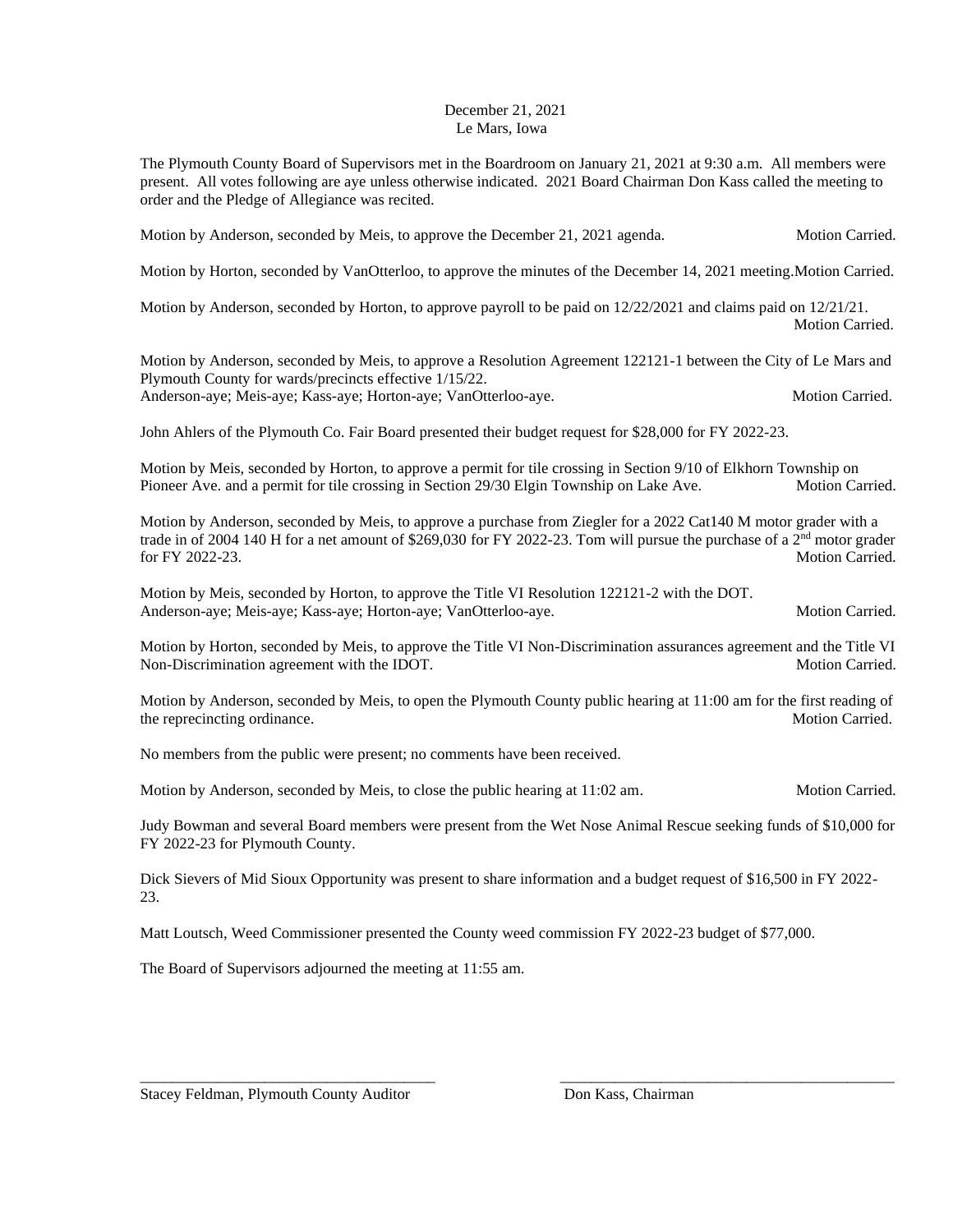| a & m Laundry                                       | PHOR PORETTEP              | OT . OO  |
|-----------------------------------------------------|----------------------------|----------|
| Addept Media                                        | advertising                | 110.00   |
| AgriVision Equipment Group                          | mower parts                | 372.83   |
| Noel Ahmann                                         | mileage                    | 45.36    |
| City of Akron                                       | medical transport          | 250.00   |
| All Saints Parish                                   | rent assistance            | 300.00   |
| Allied Oil & Supply Company                         | MISCELLANEOUS              | 662.58   |
| Arnold Motor Supply                                 | PARTS                      | 153.47   |
| Amy Augustine                                       | mileage                    | 27.44    |
| Autry Reporting                                     | deposition                 | 100.70   |
| Barry Becker Drywall                                | remodeling labor/materials | 700.00   |
| Bomgaars                                            | supplies                   | 476.71   |
| Bugman Pest & Rodent Control                        | pest control               | 50.00    |
| Jim Bybee Law Office                                | attorney fees              | 207.90   |
| Central Iowa Detention                              | juvenile detention         | 442.00   |
| Central Iowa Distributing                           | custodial supplies         | 79.45    |
| Chemsearch                                          | GREASE                     | 849.00   |
| Clabaugh & Goslinga, PLC                            | legal fees                 | 4766.65  |
| Cornhusker International                            | PARTS                      | 270.45   |
| Dakota County Sheriff                               | service                    | 18.00    |
| Des Moines Stamp                                    | SUPPLIES                   | 115.20   |
| Victoria DeVos                                      | cell phone/supplies        | 98.15    |
| DeVries Tool & Supply                               | WELDING SUPPLIES           | 632.50   |
| Drivers License Guide                               | 2022 ID checking guide     | 35.95    |
| Eakes Inc                                           | courthouse supplies        | 283.58   |
| Dave Erdmann                                        | MEALS & LODGING            | 8.11     |
| Fareway                                             | kitchen supplies           | 229.49   |
| Farm & Home Publishers                              | PUBLICATIONS               | 261.00   |
| Floyd Valley Healthcare                             | inmate medical             | 741.00   |
| Frontier                                            | ethernet/phone services    | 2358.27  |
| Jolynn Goodchild                                    | cell phone allowance       | 30.00    |
| Gordon Flesch Company                               | copier contract            | 291.68   |
| Groves Emergency Lighting                           | new vehicle equipment      | 2186.60  |
| gWorks                                              | COMPUTER SERVICES          | 452.39   |
| Jamie Hauser                                        | mileage                    | 170.80   |
| Henry M. Adkins & Son                               | annual maint agreement     | 12330.00 |
| Madalyn Hewitt                                      | program supplies           | 8.28     |
| City of Hinton                                      | UTILITIES                  | 130.67   |
| Zach Holtgrewe                                      | MEALS & LODGING            | 12.08    |
| HomeTown Mobility                                   | threshold rubber ramp      | 180.00   |
| Gary Horton                                         | mileage                    | 188.16   |
| Hughe's Excavation                                  | dirt and trucking          | 1940.00  |
| Iowa Dept of Public Safety                          | online warrants & article  | 3474.00  |
| Iowa Law Enforcement Academy                        | CTE application            | 150.00   |
| Iowa State Sheriffs' & Deputies membership renewals |                            | 675.00   |
| ISAC                                                | registration fee           | 210.00   |
| I-State Truck Center                                | PARTS                      | 61.47    |
| Jensen Motors                                       | OUTSIDE SERVICE            | 1709.53  |
| Jim Jones                                           | shirts & supplies          | 413.17   |
|                                                     |                            |          |
| Dr. Jason Koelewyn                                  | autopsy expense            | 445.00   |
| Kunkel Cleaning                                     | cleaning services          | 1720.00  |
| Langel's Plbg, Htg                                  | service call               | 206.50   |
| City of Le Mars                                     | utilities                  | 746.54   |